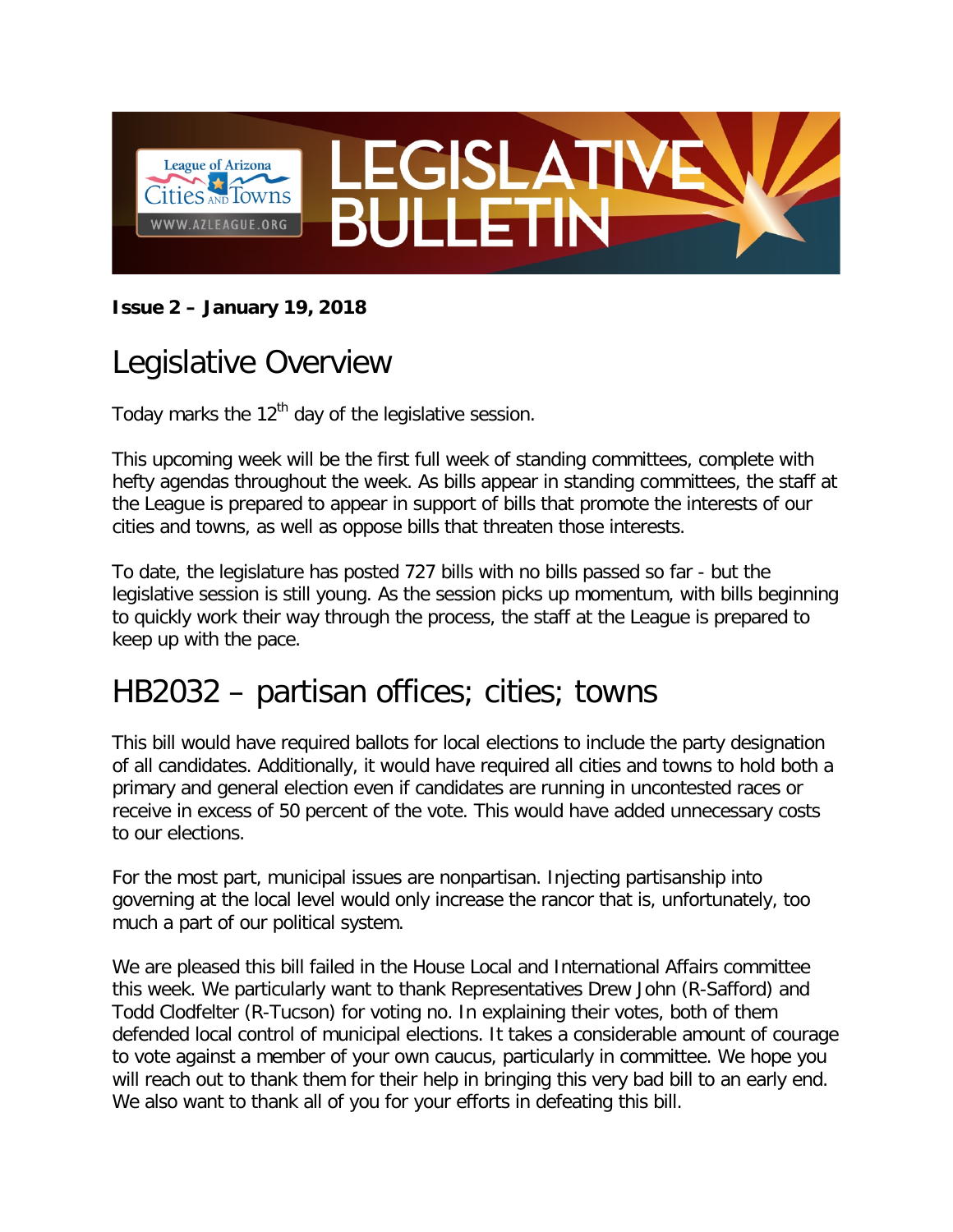# Patagonia Truck Ordinance – Good News!

This week the Attorney General completed the review of an SB 1487 complaint filed by Rep. Vince Leach (R-Tucson) regarding Patagonia's heavy truck ordinance and determined that it does not violate state law. Rep. Leach filed the complaint requesting the AG to review the ordinance to determine if the town has authority to place limits on the total number of trips made by heavy-duty trucks on town streets.

The ordinance adopted by the town council limits heavy-duty trucks with more than two non-steering axles to 100 trips per week and 20 trips per week between 10 p.m. and 6 a.m. and allows the town to issue permits for trucks exceeding the size, weight or trip restrictions. The ordinance was drafted to address a situation in the town regarding the use of a residential street by a nearby mining operation as a route for large mining trucks from the state highway to the mine site. The street is not built to withstand the frequent travel of large vehicles and traverses areas with a high amount of pedestrian traffic, which prompted the council to seek a solution.

The AG's response to the complaint made it abundantly clear that Patagonia's ordinance was well within their authority and cited existing statutes that permit cities and towns to regulate and control the streets within their jurisdiction, including restricting the travel of heavy-duty vehicles. This decision is a huge win for the residents of Patagonia and for local decision-making.

### SB1487 Changes

We have now had experience dealing with eight SB 1487 (state law: local violations; penalties) claims, including one that led to a decision from the Arizona Supreme Court. Of course, our preference would be to repeal this terrible law. However, since that is unlikely to be successful, we are going to attempt to make some changes that we believe will make this law more equitable.

First, we would like to amend the statute to require a legislator making a claim against a city or town to be from the district that includes the municipality. Only one of the eight claims made to date have been by a legislator who represented the city that was accused of violating state law.

Second, we believe cities and towns should have the same access to the Supreme Court when a decision has been made by the Attorney General that the municipality is in violation of state law that the Attorney General currently has when he makes a "may violate" determination. The way the law stands today, no jurisdiction has the ability to go before the Court without first forgoing their shared revenue. Since no community can afford to do this, it has been impossible to explore whether an issue is of local concern versus statewide concern.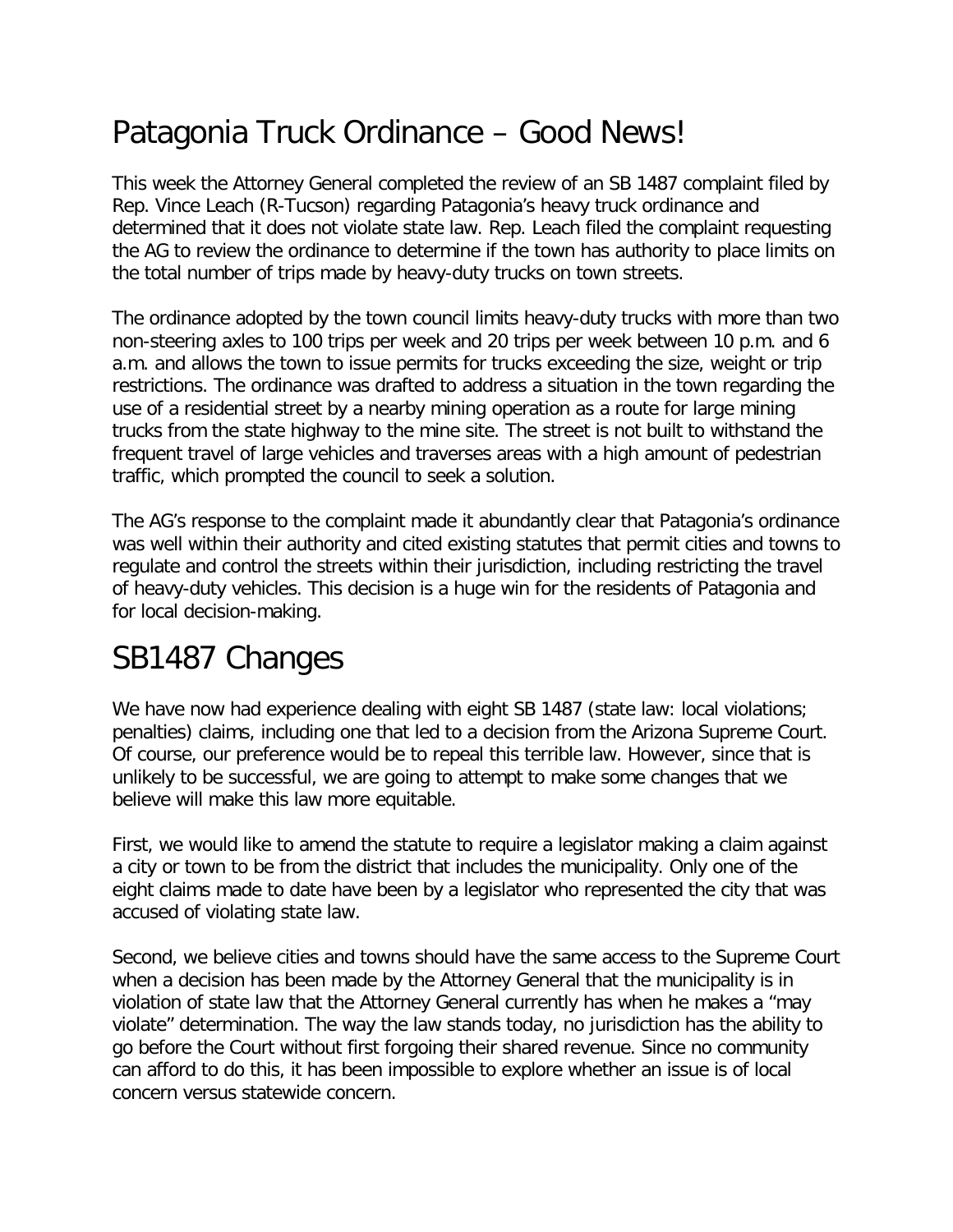Senator Kate Brophy-McGee (R-Phoenix) has agreed to sponsor the bill. Senator Brophy-McGee was one of the few Republicans who voted against this bill. She was a League Champion last year and a consistent defender of local government. We greatly appreciate her support.

This is going to be a very difficult bill to get through the legislative process. Legislators and lobbyists see it as a tool to limit our local control. We will all need to work very hard to get these changes made.

This bill has not been assigned a number yet but it is likely to come out early next week. Please watch for it to come out and start having conversations with your legislators about the importance of these changes. We will provide more details and talking points soon.

#### Home-Based Businesses

While most of our communities have successfully tailored ordinances that balance the needs of home-based businesses with the rights of neighbors and neighborhoods, some legislators feel that our local ordinances have been too restrictive. With this view in mind, Sen. David Farnsworth (R-Mesa) approached the League during the interim about working with him on the issue and, in good faith, the League spent time and resources researching the issue and drafting language that would help home-based businesses but adequately address our zoning and nuisance concerns.

At the start of session Sen. Farnsworth introduced SB 1002 home-based businesses; regulations; municipalities, which does not include the League's input, but which has been the starting point for our negotiations. The bill was scheduled for a hearing in Senate Commerce and Public Safety on Monday, January 22 but has been held to allow for more time to work on a compromise amendment.

Meanwhile, Rep. Jeff Weninger (R-Chandler, Gilbert) has introduced HB 2333 homebased businesses; local regulation, with the backing of the Goldwater Institute and Free Enterprise Club, and without any input from the League or local government. Now, Sen. Farnsworth has followed suit and introduced SB 1175 home-based businesses; local regulation, which is a mirror bill to HB 2333.

We are hopeful that Sen. Farnsworth will ultimately work cooperatively with us on SB 1002 to reach an agreement. However we also want to ensure that every legislator knows this is an issue of serious concern to cities and towns. We ask that you please contact your legislators to register your concerns over home-based businesses so that it is well understood that any legislation dealing with an issue as impactful as this must include input from local governments.